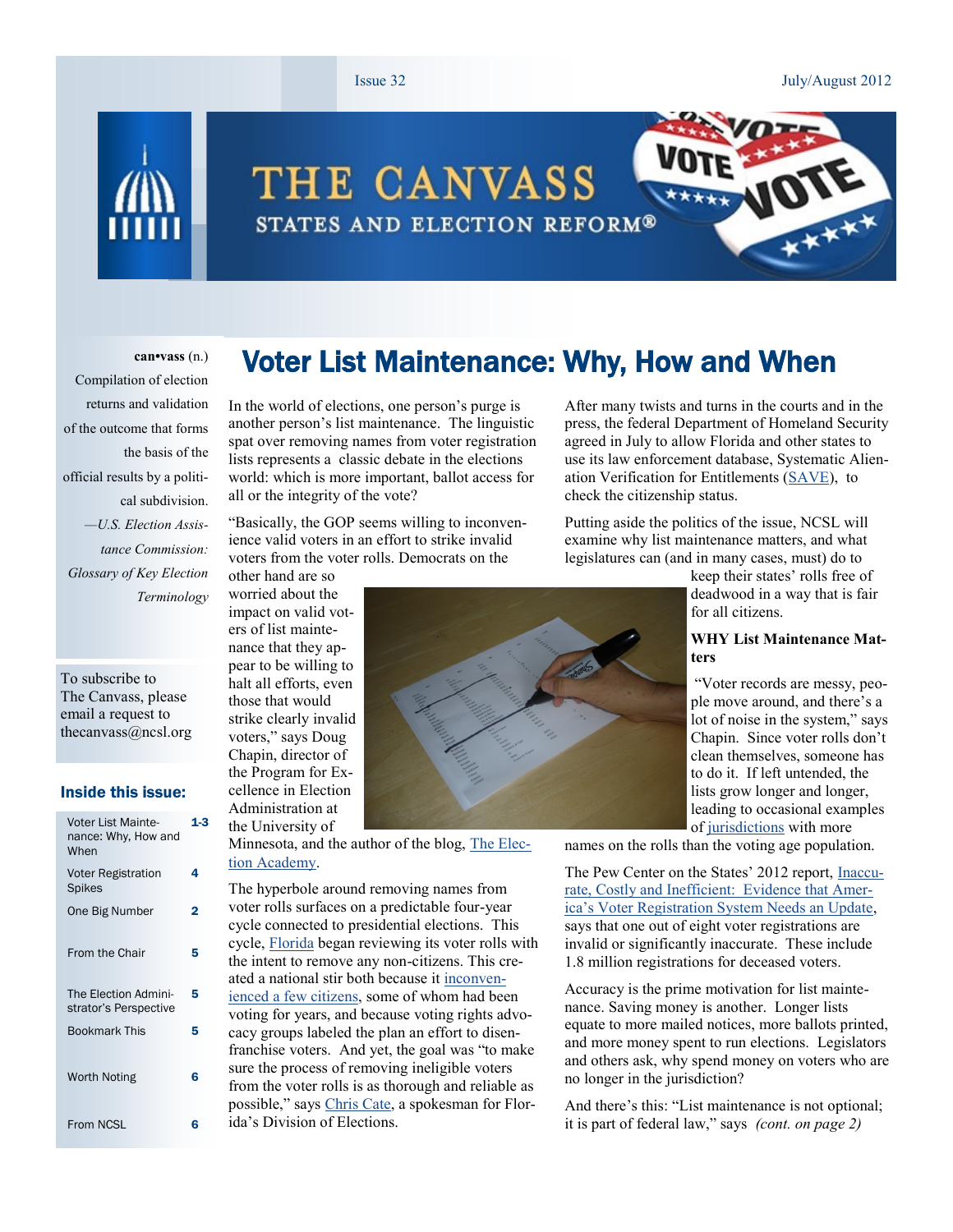### List Maintenance (cont. from page 1)

ÆШ.

Michael Thielen, executive director of the [Republican National](http://www.rnla.org/)  [Lawyers Association.](http://www.rnla.org/) He is referring to the [National Voter](http://www.justice.gov/crt/about/vot/nvra/nvra_faq.php)  [Registration Act](http://www.justice.gov/crt/about/vot/nvra/nvra_faq.php) of 1993.

NVRA is best known for requiring most states to provide an opportunity to register to vote at motor vehicle bureaus and public assistance offices. It also requires states to keep voter registration lists accurate and current, prohibits states from doing list maintenance within 90 days prior to a federal election, and sets standards for when names can be removed from the rolls.

Voting rights activists don't argue. "We're not opposed to list maintenance in principle; list maintenance is a good thing," says Jonathan Brater at the [Brennan Center for Justice](http://www.brennancenter.org/content/section/category/voter_purges_and_challenges). "What we worry about is that when states don't use good matching criteria, don't use transparent and accurate processes, or do the matching too close to an election for voters to be able to respond in the case of errors, problems could end up sweeping in lots and lots of citizens."

Much of the turmoil has centered around cancelled registrations due to concerns about citizenship, but registrations can be cancelled for a number of reasons. [Iowa's Election Law](https://www.legis.iowa.gov/DOCS/ElectionLaws/ElectionLaws.pdf)  [48A.30,](https://www.legis.iowa.gov/DOCS/ElectionLaws/ElectionLaws.pdf) for instance, says a registration can be cancelled for any of six reasons: death, moving to another jurisdiction, a request from the voter to cancel the registration, a felony conviction, a declaration of incompetency under state law, or a registered voter's failure to vote in two successive general elections. Most states have similar rules.

#### **HOW list maintenance takes place**

There's no doubt that list maintenance is a good idea and required by federal law, but states can do it their own way.

Some states spell out the rules in statute or state-level administrative directives, while others give local election officials wide latitude on exactly when and how to clean up records.

In all states, "list maintenance" is a process and removing voters from the rolls is simply the last of many steps.

Careful data entry at the time of registration is essential. [Online voter registration](http://www.ncsl.org/default.aspx?Tabid=18421) has been adopted in 13 states to reduce data input errors.

List maintenance continues through the election season. Advocates and state election officials encourage voters to check their voter registration status, and update it if needed.

Sometimes this can be done online. [North Carolina,](https://www.ncsbe.gov/voterlookup.aspx) [Minnesota,](https://mnvotes.sos.state.mn.us/VoterStatus.aspx) and [Utah](http://vote.utah.gov/user/lookup/) provide good examples of state "look-up" tools. These look-up tools shift (or at least share) the responsibility for registration accuracy to the voter.

Some states, such as Pennsylvania, use statutes to encourage voters to clean up after themselves; [Title 25, Sec.1501](http://www.legis.state.pa.us/WU01/LI/LI/CT/HTM/25/00.015.001.000..HTM) provides voters with "removal forms" so they can notify authorities of a move.

 $\bullet$ In [South Dakota,](http://legis.state.sd.us/statutes/DisplayStatute.aspx?Type=Statute&Statute=12-4-12) newly registered voters must say where they were previously registered, and acknowledge that they are authorizing cancellation of that previous registration when registering in the new location. (South Dakota has created a [timeline](http://sdsos.gov/content/html/elections/electvoterpdfs/2011/List%20Maintenance%20Process%20Timeline.pdf)  [for list maintenance](http://sdsos.gov/content/html/elections/electvoterpdfs/2011/List%20Maintenance%20Process%20Timeline.pdf) that may prove useful for other states.)

[Electronic pollbooks](http://www.ncsl.org/legislatures-elections/elections/cnv-the-canvass-november-december-2011.aspx#Electronic_Pollbooks) help with list maintenance by allowing officials to make changes at the polling place.

During the pre-election season, many states mail nonforwardable information cards to all voters; [Oregon](http://www.oregonlaws.org/ors/247.563) is an example. These serve two purposes: they give the voter accurate information about where and when to vote, and any that are returned as "undeliverable" alert officials about people who may no longer be eligible to vote in the jurisdiction.

Data matching is another tool. The [Help America Vote Act](http://www.justice.gov/crt/about/vot/hava/hava.php) of 2002, which was passed with bipartisan support, set baseline requirements for list maintenance aimed at removing duplicate or ineligible names. Within a state, HAVA requires matching to take place with death records and felony records. Outside the state, it suggests data matching with the U.S. Postal Service's National Change of Address list and with the Social Security Death Index database. The U.S. Election Assistance Commission's [Voluntary Guidance on Implementation of Statewide Voter](http://www.eac.gov/assets/1/workflow_staging/Page/330.PDF)  [Registration Lists](http://www.eac.gov/assets/1/workflow_staging/Page/330.PDF) assists states in complying with HAVA's requirements.

States can also do data matching with each other. A consortium of states have done one big match in the spring of presidential years since the 1980s. If the same name shows up in two state registries, both administrators can contact the voter to determine the legal residence. [Brad Bryant](http://www.kssos.org/elections/elections.html), Kansas' director of elections, is at the center of this process. This year a new multi-state effort, managed in conjunction with the [Pew Center on the States,](http://www.pewstates.org/issues/election-administration-328132) has begun doing routinized data matches for participating states as well. *(cont. on p. 3)*



**One Big Number**: **79** That's the number of Manhattan precincts that originally were recorded as having zero votes cast in the June 26 primary. The misstep was due to [hand-copying of vot](http://www.nydailynews.com/new-york/rep-rangel-voting-snafu-sees-pols-unite-change-article-1.1109450)[ing results.](http://www.nydailynews.com/new-york/rep-rangel-voting-snafu-sees-pols-unite-change-article-1.1109450) Two New York Assemblymembers, Martin Golden, a Republican, and Brian Kavanagh, a Democrat, quickly wrote and passed a bill requiring electronic transfer of election results. If the New York Senate passes it by mid-August, the new procedures will go into effect this November. This is an example of a specific incident leading to a quick legislative fix.

Page 2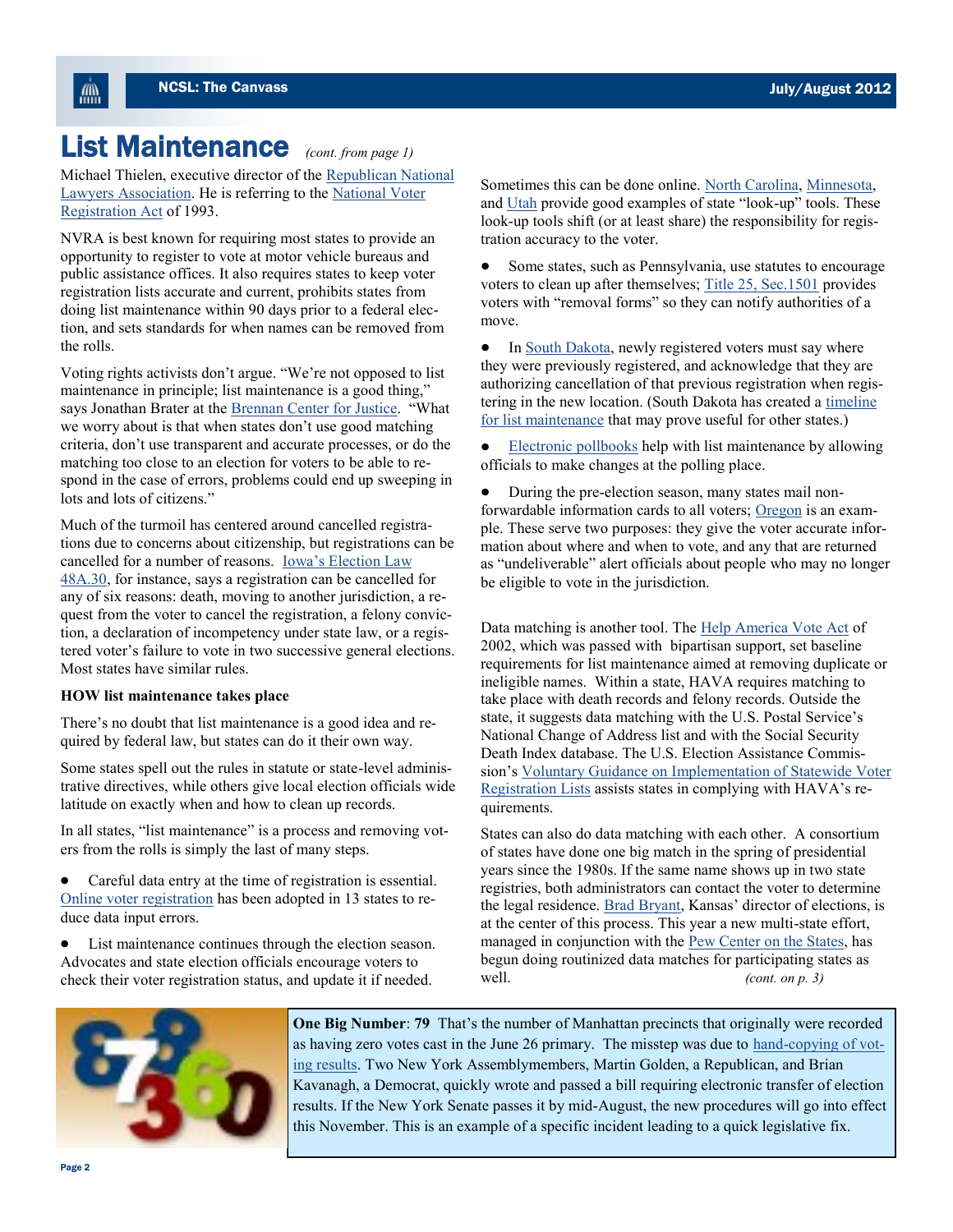### List Maintenance

**AM** 

And now, [Colorado,](http://www.denverpost.com/politics/ci_21089890/homeland-security-says-gessler-may-check-voter-citizenship?source=googlenews) Florida, [Ohio](http://www.cleveland.com/open/index.ssf/2012/07/jon_husted_asks_feds_for_immig.html) and potentially other states can check their data against the federal SAVE data.

*cont. from page 2*

Most of this checking does not remove people from voter rolls. It simply provides names to election officials of potentially inaccurate or outdated records for followup. Here, the U.S. Postal Service is the election administrator's best friend. Under [federal law,](http://www.justice.gov/crt/about/vot/nvra/activ_nvra.php) a voter can be removed for an apparent address change only if he or she does not respond to a mailing that can be forwarded, and also does not vote in an election between the date of the mailing and the date of the second federal general election following the original mailing.

The U.S. Election Assistance Commission surveyed states after the 2010 election to learn exactly how they proceed once they've found a potentially erroneous record. [The survey](http://www.eac.gov/assets/1/Documents/FINAL_2010%20Statutory%20Overview%20Report.pdf) indicates that in 24 states, voters are moved from an "active" or "eligible" list to an "inactive" or "ineligible" list rather than being removed from the rolls altogether. In Wisconsin, for example, within 90 days after an election those who have not voted within four years are sent a notice saying their registration will be changed to "ineligible" if the voter does not request a continuation of his or her registration. If these voters do come to the polls, they can be immediately returned to "eligible" status and can vote, but in the meantime, mailings are not sent, saving money along the way.

And when do voters get removed altogether? In Wisconsin, they stay on the ineligible list indefinitely. In other states, a request from the voter, death, mental incompetency, certain felony convictions, a new registration elsewhere or a failure to meet qualifications, such as citizenship, can lead to removal.

#### **WHEN List Maintenance Happens**

Most list maintenance can be done anytime, but the NVRA dictates that efforts geared toward removing ineligible voters must be completed 90 days before Elec-

tion Day. Typically, states with elections in even years are likely to perform a major "list maintenance" effort in the spring of odd years, requiring local officials to identify voters who need to be contacted to confirm their continued eligibility.



A question that surfaced this year is: Does the 90-day rule apply when the names in question are those of noncitizens? Removing the names of people who never belonged on the list in the first place may be very different from a legal standpoint than removing citizens who have moved away or simply have chosen not to vote in recent elections. That issue is the core of the [court case](http://www.justice.gov/iso/opa/resources/5382012612163855249486.pdf) filed by the U.S. Department of Justice against Florida.

#### **WHAT Legislators Can Do**

Administrators often prefer that statutes be a statement of intent, rather than a list of details. This gives the executive branch or local election officials room to adjust procedures as times and technology warrant.

Yet by NOT spelling out the details in statute, list maintenance procedures can whipsaw back and forth, depending on who holds the reins in the state election official's office. Below are some recent steps states have taken to improve their list maintenance procedures.

- [Delaware](http://legis.delaware.gov/lis/lis146.nsf/vwLegislation/HB+196?Opendocument) gave "sole responsibility for voter list maintenance to the Departments of Elections in counties."
- [Michigan](http://www.legislature.mi.gov/documents/2011-2012/publicact/htm/2012-PA-0270.htm) spells out the exact conditions under which a voter record is made inactive or cancelled.
- [Oklahoma](http://www.oklegislature.gov/BillInfo.aspx?Bill=SB301&Session=1200) encourages, or at least permits, anyone to submit a death certificate to an election board, thus cancelling the registration of deceased voters.
- [Tennessee](http://www.capitol.tn.gov/Bills/107/Bill/HB0377.pdf) now exempts the purging of a person's voter registration after a change of name due to a divorce.
- [Texas](http://www.legis.state.tx.us/tlodocs/82R/billtext/pdf/SB01046F.pdf#navpanes=0) requires the state to get data from the Social Security Administration on a quarterly basis to help with voter roll accuracy.
- [Virginia](http://leg1.state.va.us/cgi-bin/legp504.exe?121+ful+CHAP0662) explicitly permits the Department of Motor Vehicles to send change-of-address information to the State Board of Elections.

#### **FINAL THOUGHTS**

The good news is that list maintenance systems have improved mightily over the years. The bad news is that legislating perfection isn't possible. Doug Chapin frames the question like this: "If one or two people are inaccurately registered, is that an isolated problem that can and should be dealt with at the community level, or does it represent a systemic problem, deserving a statutory fix?" Legislators must decide. ♦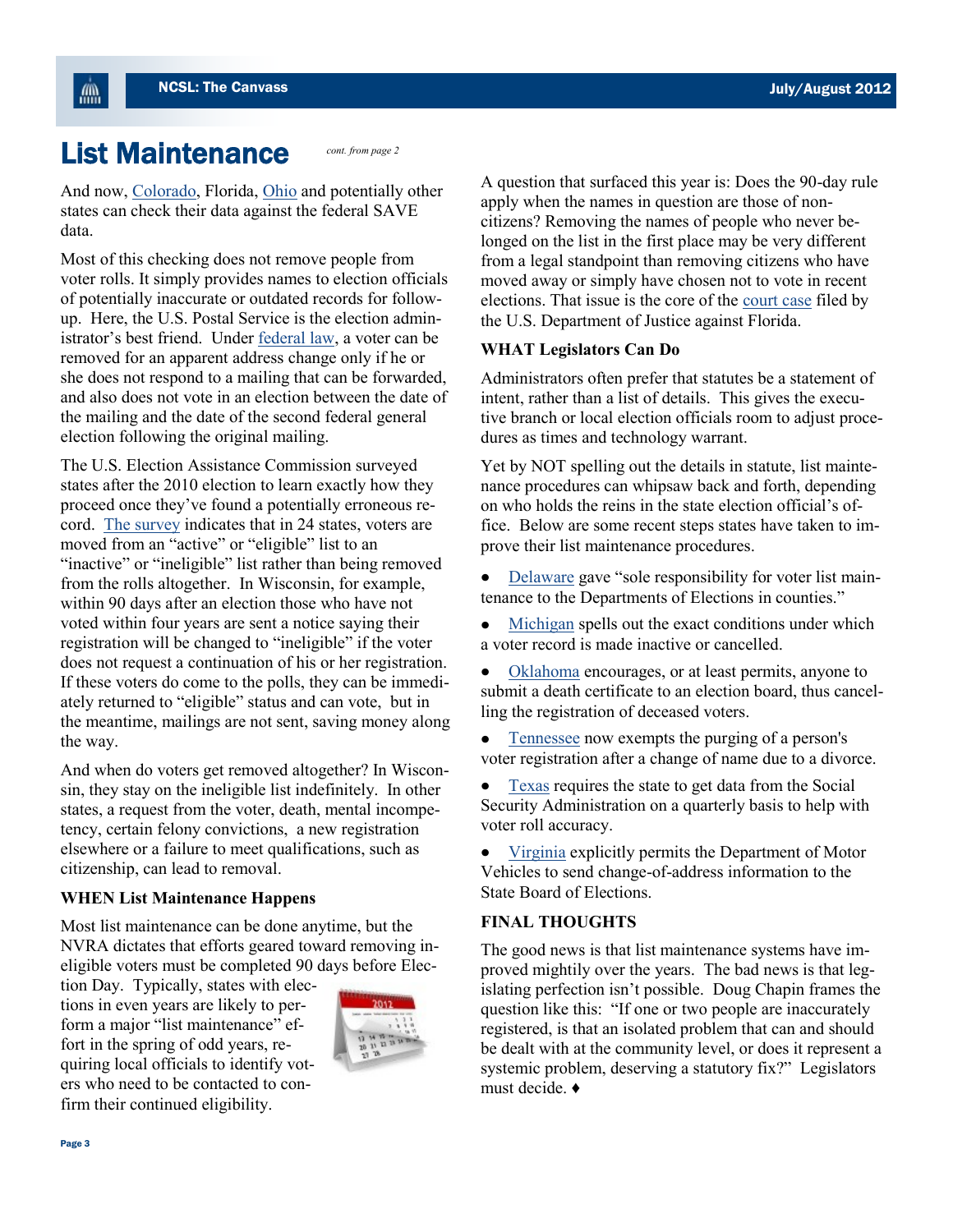## Spikes in Registration Seen Every Fourth October

Most people would guess that voter registrations increase right before major elections. But no one besides a local election official could guess just how large that increase is: four to five times the usual numbers. The spike is so dramatic that, in this case, a graph is worth a thousand words.

The Election Initiatives team at the Pew Center on the States has provided four such graphs in its July report, [Voter Reg](http://www.pewstates.org/research/reports/voter-registration-in-four-states-85899404991?p=1)[istration in Four States.](http://www.pewstates.org/research/reports/voter-registration-in-four-states-85899404991?p=1) The graphs show the number of voter registration applications received by election officials in Colorado, Florida, Maryland and Virginia.

The flow of registration applications is on a predictable 48-month cycle tied to presidential elections. The other general

elections—2002, 2006, 2010 show a much smaller uptick. "We know statistically that we have folks who vote only in presidential elections. Although we'd love for people to register in advance, it's really a just-in-time process for these folks, and they rush to meet the deadline," says Jack Arrowsmith, Clerk and Recorder for [Douglas County, Colo.](http://www.douglas.co.us/clerk/elections/index.html)

Within the overall trend, two kinds of registration streams behave very differently. Those that are generated primarily from transactions at the motor vehicle bureaus follow a reasonably even pattern over time. All others those initiated by voters, whether done in person, online or via a mailed-in application, OR those collected by third-party voter registration drives—are where the super-spike comes in.

As the Pew report says, "Officials plan for staffing and resources that are sufficient for 47 months out of the 48 month cycle and then face tremendous challenges during that one month before a presidential election registration deadline. Finding the time and labor to process these forms while also conducting the many other activities necessary to prepare for an election is a daunting task and one that election officials will no doubt face again this fall." ♦



儡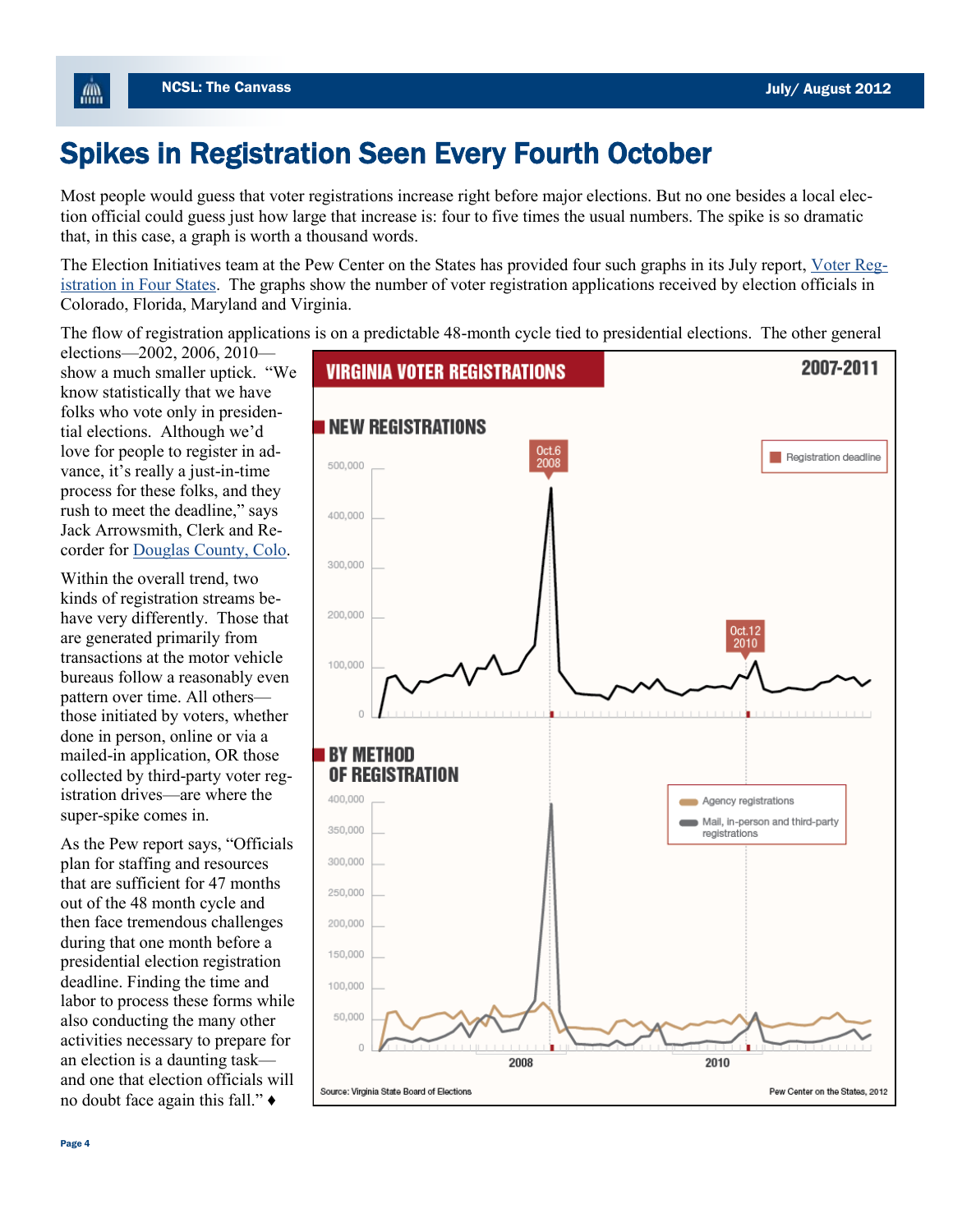### From the Chair



*Representative Pete Illoway (R) is Wyoming's outgoing chair of the House Corporations, Elections and Political Subdivisions Committee. He says "I termed myself out" after seven sessions, or 14 years. He'd planned on leaving after six terms, but decided to stay through a seventh so his redistricting expertise from a decade earlier could be put to use.* 

*As for his future, he says "I don't want to make any decisions yet. I don't want to work too hard, but you never know what might come up." On July 11, 2012, he spoke with NCSL about his experiences dealing with election policy and other matters in the Cowboy State.*

*Excerpts*:

- Wyoming has day-of-election registration. A citizen swears that he or she is a bona fide resident of the state, is 18  $\bullet$ years of age and is mentally competent, and then fills out a form right there that says, "I am who I am," and casts a vote.
- In Wyoming we typically don't have civility problems, but it may be starting. About a month ago we had a pie so- $\bullet$ cial in Pine Bluffs in the eastern part of Laramie County. Everyone running had a chance to speak. One of the folks pretty well ripped his opponent. We need to stick to civility, even if on the national level that isn't the case.

*Read the full interview [here](http://www.ncsl.org/default.aspx?Tabid=24216) for Representative Illoway's thoughts on redistricting, federal involvement in elections and working with Wyoming's (excellent) county clerks.*

### The Election Administrator's Perspective

*George Gilbert has been running elections in Guilford County, North Carolina, for 24 years. He is also co-chair of The Election Center's Legislation Committee, and is among the few election officials who says "nothing keeps me awake at night regarding elections," giving all the credit to the quality of his staff. On April 27, 2012, NCSL asked for his perspective on elections, and the key issues facing his office.*

*An Excerpt:* 

What we've done and needed to do all along is to address the concerns of those who were afraid of electronic voting, both the security of the technology and the security of the procedures. By the way, the security of an election comes from the people, not the equipment. And yet, almost all the fraud that's been done over the years has been on paper systems. Electronic ballots are much less accessible to manipulators."



*Read the full interview [here](http://www.ncsl.org/default.aspx?Tabid=24217) to learn how George Gilbert entered the elections field, and his thoughts on voting equipment, funding, and how state legislators can help improve elections.* 

### Bookmark This

The Issues and Publications webpage for the [California Voter Foundation,](http://www.calvoter.org/issues/index.html) which is useful to more than Californians. CVF has done many state-by-state studies on voter engagement, voting technology, voter privacy and campaign disclosure. Expect to find facts, rankings and best practices, especially in regard to internet access to information. CVF founder and president Kim Alexander says that by creating these reports and rankings, "states that are doing well get kudos, and the other states can see where they need to catch up."

ÆШ